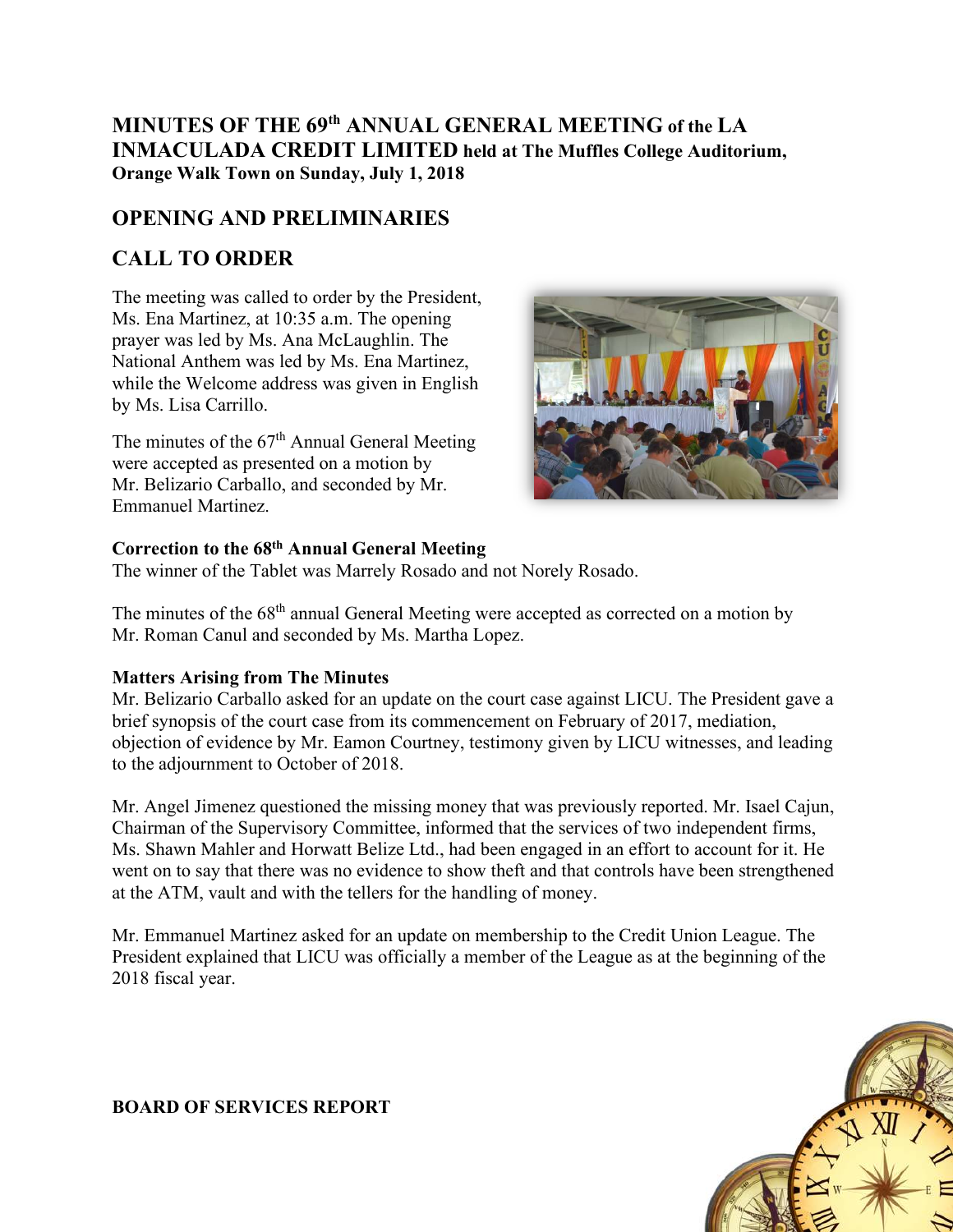#### **SERVICES**

#### **The Group Term Life Fund – Membership Scheme**

The membership scheme has been in effect since 2006 and has assisted 410 families as at March 31, 2018. During the year in review the fund grew by \$191,129.24 after paying sixty-five (65) benefits. The fund balance stood at \$1,365,333.24 as at the end of March 2018.

#### **Savings and Loans Membership Scheme**

This fund grew by \$259,599.88 and has a balance of \$1,369,278.88 after eight (8) years of existence.

### **ALLIANCE PARTNERSHIP/NETWORKING**

LICU continued to offer the 15% discount on insurance requirements resulting in a total discount of \$9,575.26 from coverages processed via LICU's office.

#### **Caribbean Confederation of Credit Unions (CCCU) Convention 2017**

The 60<sup>th</sup> Annual International CCCU Convention was held in Varadero, Cuba from June 16 to June 21, 2017. Ms. Ena Martinez, President, Mr. Belarmino Esquivel, Director, Ms. Cindy Castillo, Director, and Mr. Carlos Contreras, Chair of the Credit Committee, attended.

#### **Sugar Cane Replanting Program (SCRP)**

LICU accessed a total of \$1,500,000.00 from this program of which \$800,000.00 has been repaid and a current balance of \$700,000.00 remains.

For the fiscal year in question, LICU approved and disbursed thirty (30) loans with a value of \$194,300.00.

#### **Rural Credit Fund (RCF)**

This fund financed thirty-one (31) loans totalling \$183,375.15.

#### **LICU Star Savers Program**

Presently, LICU serves thirteen (13) schools with a total of six hundred and fifty-three (653) students who have saved a cumulative amount of \$47,636.70.



**Social Entrepreneurship Program (SEP)/Empowerment Fund (EF)**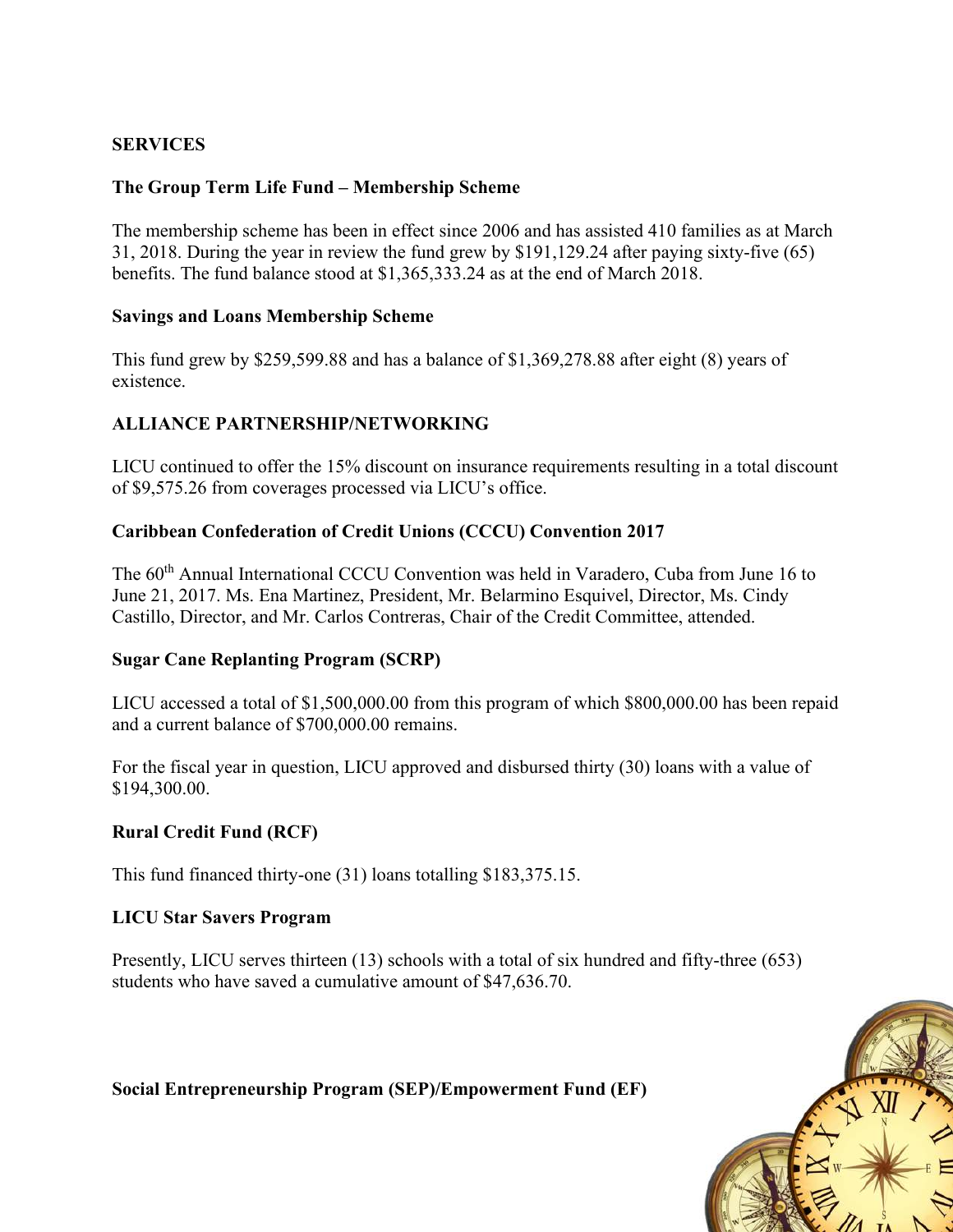This loan facility was created for visionary and brave entrepreneurs who need funds to move their business forward. Members were invited to make use of this service.

### **Resilience in the Americas Youth Entrepreneurs Program (RITA – YAP)**

In 2016 LICU and the Belize Red Cross Society joined efforts with the objective of establishing a revolving loan facility with the purpose of empowering young entrepreneurs of specific target communities. The Belize Red Cross Society created a guarantee fund of \$20,000.00 with LICU.

### **Sarteneja Alternative Livelihoods Microloans Program (SALMP)**

Another targeted guarantee fund revolving credit loan facility was established through the collaboration of the Sarteneja Fisherman Association (SFA) and LICU. This program targets the wives of fishermen. The guarantee fund totalled \$14,000.00 and it has assisted fourteen (14) women thus far.

### **Sugar Fest 2017**

LICU participated in the 2017 Sugar Fest where it displayed its services and benefits.

### **Secure Debit Network – Network One**

Network One offers members the opportunity to access cash countrywide at forty-five (45) ATMs and over three hundred and fifty (350) points of sale.

### **Student Loan Program with Belize Natural Energy Charitable Fund (BNECT)**

As at March 31, 2017 LICU and BNECT had assisted two hundred and forty-two (242) students with a total value of \$1,250,885.63. Of these students, ninety-two (92) have repaid their loan in full totalling \$458,751.00.

### **Credit Union Week 2017**

Credit Union Week was commemorated on the week of October 15 to 22, 2017. On Thursday October 19, International Credit Union Day, LICU held an open day, which saw the participation of The Belize Road Safety Project, The Orange Walk Police Department, Youth for the Future, and The Department of the Environment, among other groups.

Most of the staff attended the Belize Credit Union League Convention held at Belize City on Saturday, October 21.

A Mass of thanksgiving was held at La Inmaculada Church on Sunday, October 22.

**EDUCATION AND TRAINING**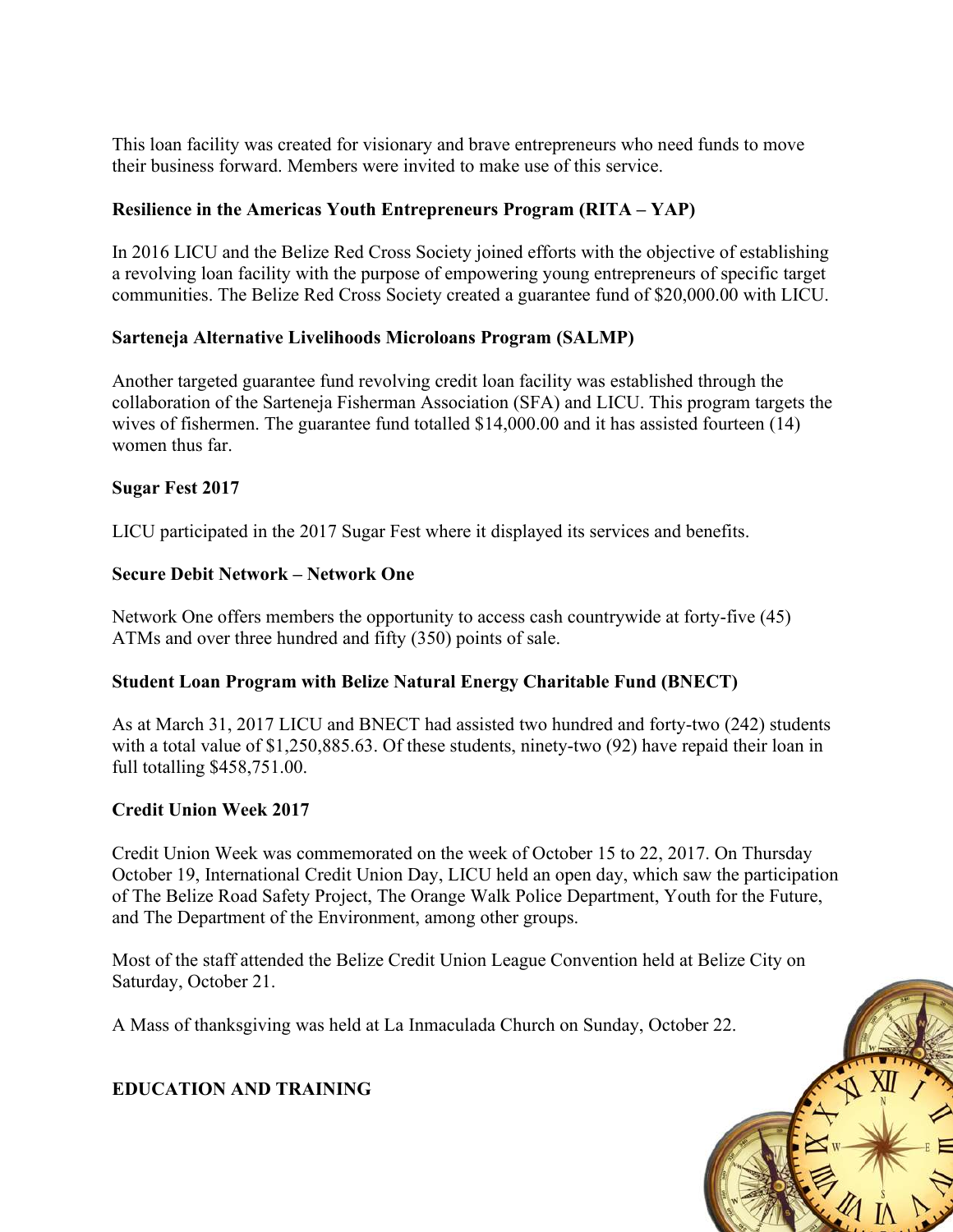LICU offered four (4) high school scholarships this year. The recipients are Neideline Chan, Israel Novelo, Lorennie Leon, and Aldair Hobb.

### **STAFF DEVELOPMENT**

### **Staff & Volunteers Training & Development**

In April of 2017 the President, General Manager, and a committee member attended a training entitled How to Conduct Meetings and Preside Over Elections.

The General Manager, Operations Manager, and cashiers attended an Anti-Money Laundering and Counter Terrorism financing training.

The Credit Staff attended a Property Valuation Training and Securities training in November of 2017.

In February 2018, the entire staff and the Board and committees attended a training on LICU's Loan Policy.

### **Human Resource Complement**

LICU's staff was complemented from September 2017 to April 2018 with the addition of twelve (12) staff members, seven (7) for the Orange Walk branch and five (5) for the Belmopan branch.

### **BELMOPAN BRANCH**

A major effort was made to control delinquency and strengthen the branch in all aspects. Ms. Danita Young was appointed Officer in Charge in June 2016.

The membership currently stands at 4,764 members.

A Micro Finance Field Officer has been hired to assist with increasing the loans and membership portfolio.

### **DECLARATION OF DIVIDENDS**

The President declared a 4% dividend and a 2% rebate for the year 2017 – 2018.

#### **TREASURER'S REPORT**

Savings increased by \$2.81M or 5%. Assets also increased by \$3.37M or 5%, while loans decreased by \$.65M or -1%. The treasurer attributed the decrease of loans to the migration of long-standing members to other financial institutions. This, she said, is a major concern for LICU.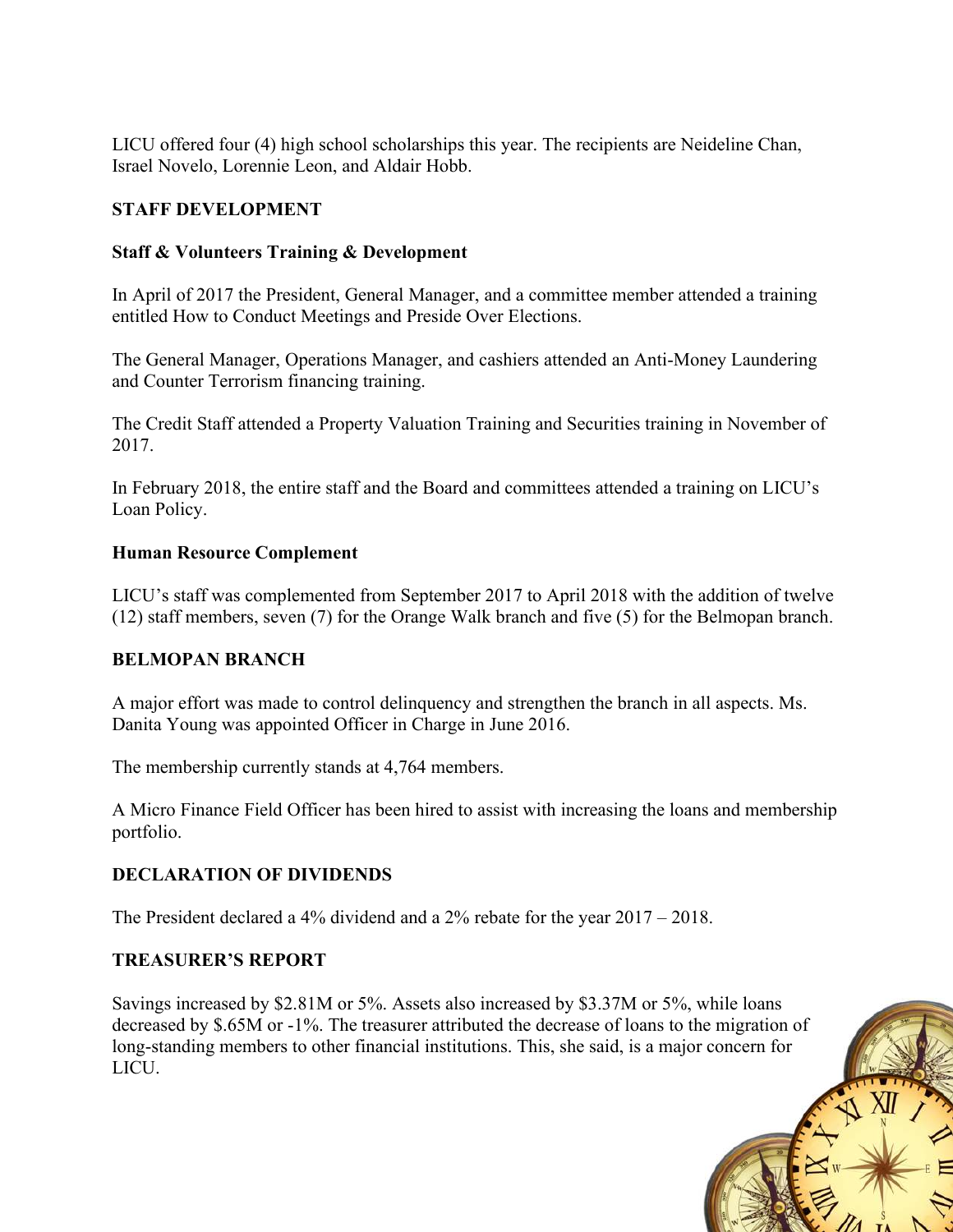The membership grew by 1,103 members. This is a growth of 4%. Total membership as at March 31, 2017 stood at 27,034. An intensive review of the membership will be done in an effort to eliminate inactive accounts and accounts that are below mandatory shares.

A depository bin has been acquired in an effort to reduce the long lines at the office. Along with this additional cashiering also took place at the second floor on busy days.

### **Credit Committee's Report**

A total of 6,759 loans with a total value of \$37,041,483.23 were approved and disbursed. Of these, 1,619 loans with a value of \$9,749,903.53 were issued at the Belmopan branch and 5,140 loans with a value of \$27,291,579.70 were given at the Orange Walk branch.

The loans portfolio as at March 31, 2018 stood at \$57,298,851.00.

The five top loan purposes were improvement and repairs (\$5,603,630.93), business (\$4,692,907.66), education (\$4,200,108.26), medical (\$4,101,828.41), and other/personal (\$3,022,211.65).

Delinquency stood at 15.4%. This is reflected in a total of 2,048 loans with a combined value of \$8,823,629.56.

#### **Supervisory Committee's Report**

The statements of financial position, income and expenses, and cash flows were reviewed and were found to fairly reflect, in all aspects, the financial position of LICU.

Areas of improvement for LICU included reporting, cash management, credit monitoring, expenditure controls and cost decreases.

The existence and completeness of cash as at March 31, 2018 were examined and confirmed.

Operational expenses were reduced once more and expenditure was properly approved for recording in expenses.

The usage of the credit card was carried on in compliance with the procedures and policies set in place.

Members' loan balances were verified by contacting the members directly to ensure accurate loan provisioning for delinquency.

An Internal Auditor and a Compliance Officer were hired to improve controls and oversight. This has greatly assisted with the compliance with the Anti-money Laundering/Combating of Financing Terrorism Act and the Financial Intelligence Unit Act.

#### **Discussion of Reports**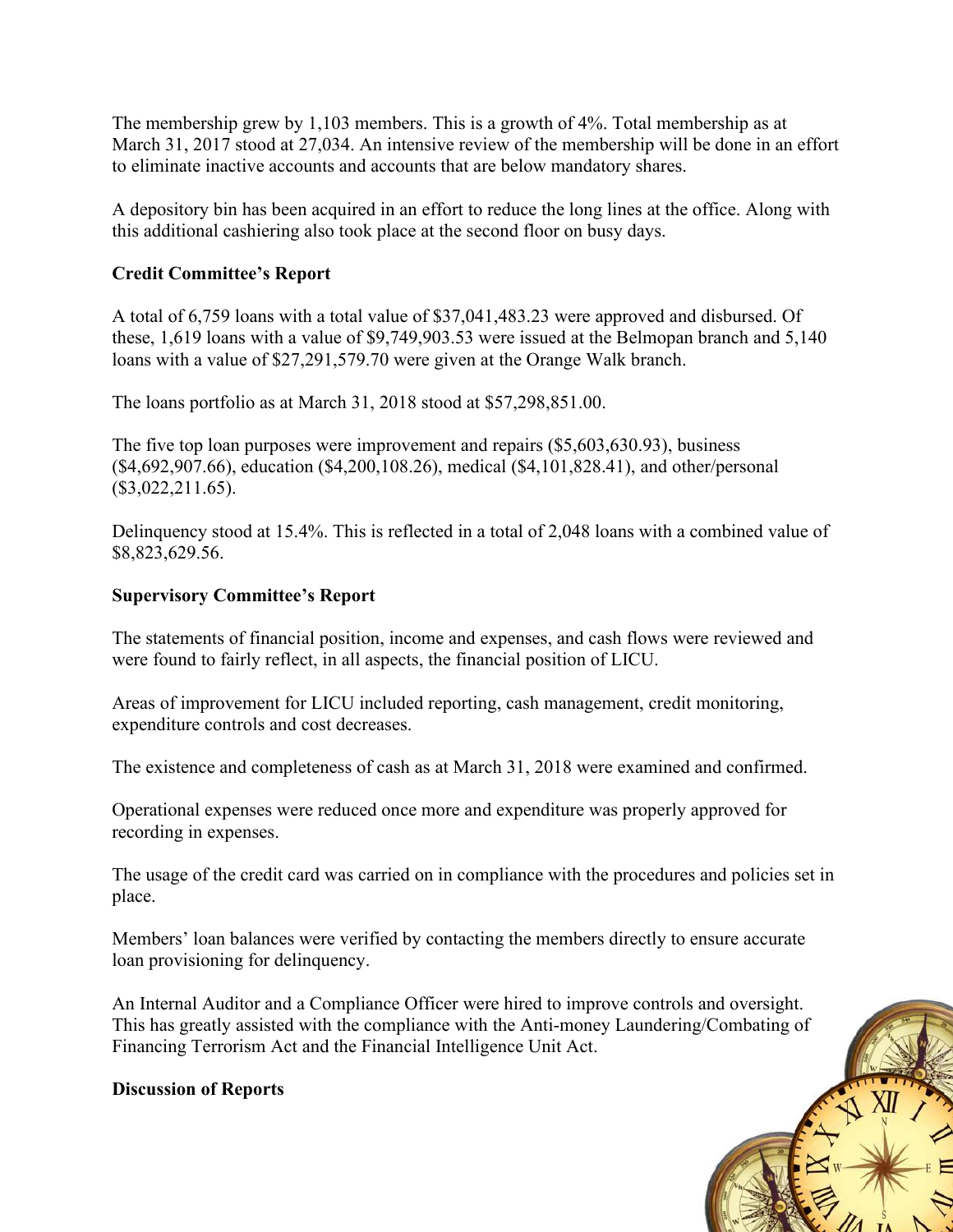The Board of Directors' report was accepted as presented by Ms. Cecilia Torres and seconded by Ms. Carmita Yama.

The Treasurer's report was accepted as presented by Mr. Edward Novelo and seconded by Mr. Miguel Cuellar.

The Credit Committee's report was accepted as presented by Mr. Angel Jimenez and seconded by Ms. Marcelina Magaña.

The Supervisory Committee's report was accepted as presented by Mr. Roman Canul and seconded by Ms. Clarita Gentle.

#### **Raffles**

| Three raffles were held at this time. The winners were as follows: |                    |
|--------------------------------------------------------------------|--------------------|
|                                                                    | Ms. Micaela Mai    |
| Ticket No. 248507                                                  | Mr. Jovanny Tejada |
| Ticket No. 248617                                                  | Ms. Ashanty Hyde   |
|                                                                    | Ticket No. 248552  |

#### **Election of Officers**

Ms. Corine Fuller, Executive Director of the Belize Credit Union League, conducted elections for two posts in the Credit Committee and two posts in the Supervisory Committee.

The nominating committee, comprising of Ms. Ena Martinez, from the Board, Mr. Isael Cajun, from the Supervisory Committee, and Mr. Carlos Contreras, from the Credit Committee, had nominated Mr. Javier Moreno and Ms. Marcia Tun for the posts in the Credit Committee, both for a full term. The committee had also nominated Mr. Isael Cajun for a full term and Ms. Dorita Herrarte for two years to serve in the Supervisory Committee.

There were no nominations from the floor for the Credit Committee so Ms. Arcelia Leiva moved that nominations be closed. This was seconded by Mr. Gabriel Baeza.

Likewise, there were no further nominations from the floor for the Supervisory Committee so Mr. Ricardo Castillo moved that nominations be closed. This was seconded by Mr. Alvin Tillett.

#### **NEW BUSINESS**

#### **Confirmation of External Auditor**

The Master of Ceremonies, Mr. Javier Moreno, proposed to the membership that they give the Board the authority to start the process of appointing an external auditor. The membership gave the approval.

#### **Resolutions to Amend the By Laws**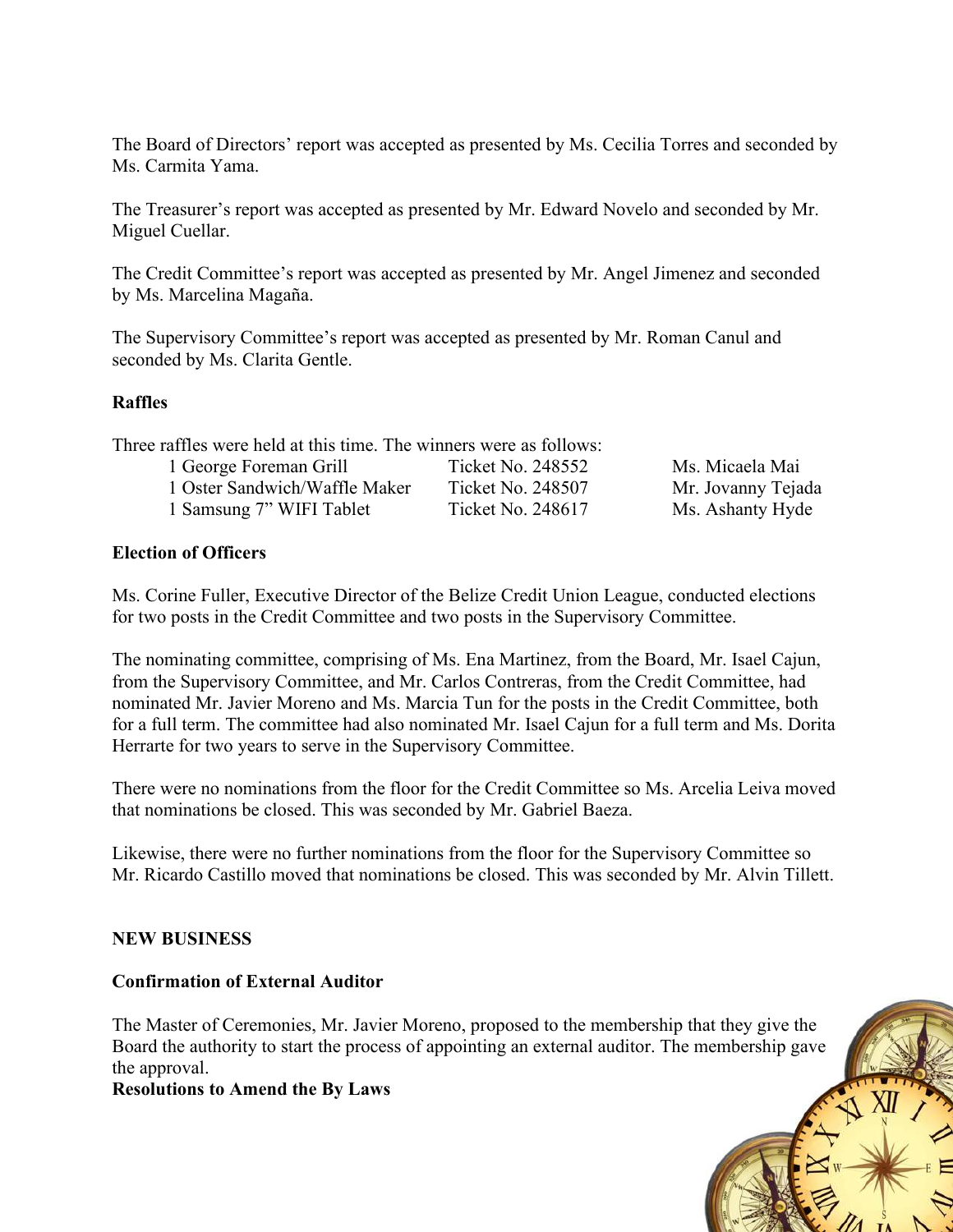The President presented a resolution to amend LICU's By Laws. Mr. Ricardo Castillo strongly opposed the amendment to the section on termination of membership. He said it was too dictatorial. He also spoke against the amendment to the section which spoke on officers or directors who vacate their post if they fail to attend three consecutive meetings.

Mr. Ricardo Escarraga agreed with Mr. Castillo on the wording of the amendment to the section on termination of membership and proposed that the wording of the amendment be changed for clarity purposes.

Mr. Ignacio Moh asked for an example of a reason for someone to be terminated as a member. To this, Mr. Moreno answered that fraud or money laundering could be possible reasons.

Mr. Evaristo Blanco asked for clarification on the 10% income set aside for the reserve fund and the loans loss reserve. Ms. Corine Fuller explained that of the net income, 10% should be allocated for the reserve fund. She also explained that power could be given to the Board to borrow on behalf of the credit union.

Mr. Emmanuel Martinez made a motion that the proposed changes to the By-laws be postponed to the following year's AGM since the proposals were not clear to the membership. This motion was seconded by Ms. Maria Moreno. The motion was put to a vote, and the membership accepted it.

#### **ADJOURNMENT**

The meeting was adjourned at 1:26 p.m. on a motion by Ms. Martha Lopez and seconded by Ms. Janine Gillett. At this time food and refreshments were served. Raffles were also drawn. The winners were as follows:

| <b>Prize</b>                        | <b>Ticket No.</b> | Winner                |  |
|-------------------------------------|-------------------|-----------------------|--|
| Shares or Cash                      | 248305            | Avimael De La Rosa    |  |
| 66<br>66                            | 24848             | Perla Alonzo          |  |
| $\mbox{\bf G}$<br>66                | 449075            | Yahir Vallecillos     |  |
| 66<br>66                            | 2448016           | Maria Wright          |  |
| 66<br>66                            | 248136            | Vicente Witzil        |  |
| 66<br>66                            | 248138            | Paulino Chi           |  |
| 66<br>66                            | 248030            | Dora Galdamez         |  |
| $\textsf{G}\,\textsf{G}$<br>66      | 248130            | <b>Minor Meneses</b>  |  |
| $\textsf{G}\,\textsf{G}$<br>66      | 449058            | Alana Sotz            |  |
| $\zeta$ $\zeta$<br>$\zeta \, \zeta$ | 248034            | Elizabeth Mendez      |  |
| Hamilton Beach Stand Mixer          | 248187            | Siomara Ba            |  |
| Mabe 19Kg Top Load Washer           | 248489            | Rosa Elvira Carnegie  |  |
| JIVE 5 pc Dining Set                | 449160            | Joy Almendarez        |  |
| Luxury Pillows/Slippers             | 248512            | Melina Carballo       |  |
| LG DVD Player                       | 449129            | <b>Marelly Rosado</b> |  |
| Amparo's Gift Certificate           | 248622            | <b>Melany Stevens</b> |  |